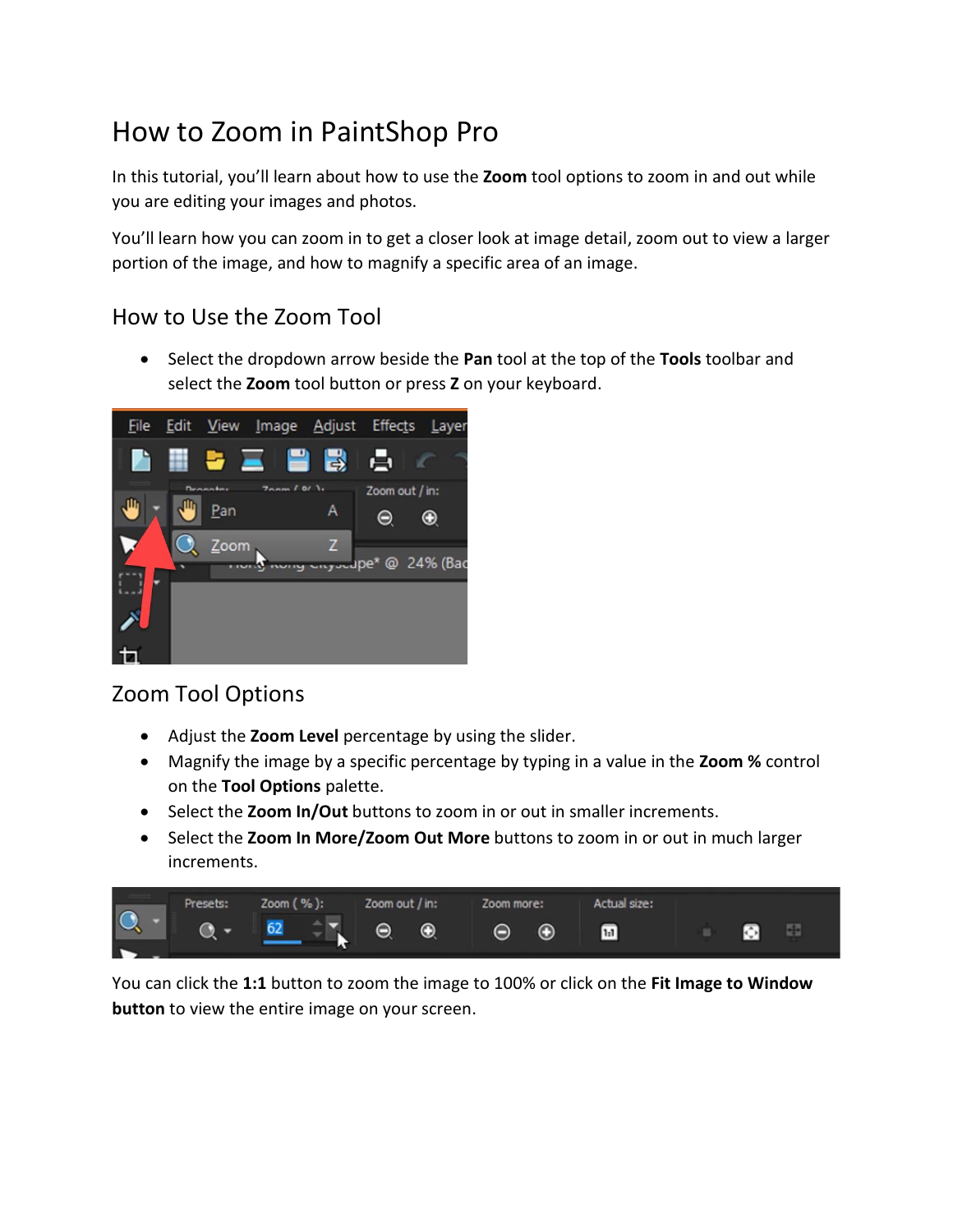## Other Quick Ways to Zoom In and Out:

While you have the **Zoom** tool selected:

- To zoom in, left click the area of your image that you want to magnify.
- To zoom out, right click on the area of your image that you want to zoom out from.

While you have other tools selected:

• Scroll your mouse wheel forward and backward to zoom in and out. This is especially useful if you are using another tool while you want to adjust the zoom level.

**TIP:** To quickly zoom in on a specific part of your image, drag your mouse to outline a rectangle around the area of your image you want to zoom in on.



Release your mouse, and the image will zoom in on that area. This is useful if you want to do some really detailed editing and need to zoom up closely on a specific part of your image.

#### How to Turn on the Magnifier Mode

- Go to **View > Magnifier** or press **CTRL + Alt + M** on your keyboard to place the cursor in magnifier mode.
- Position your cursor over the area of the image that you want to magnify.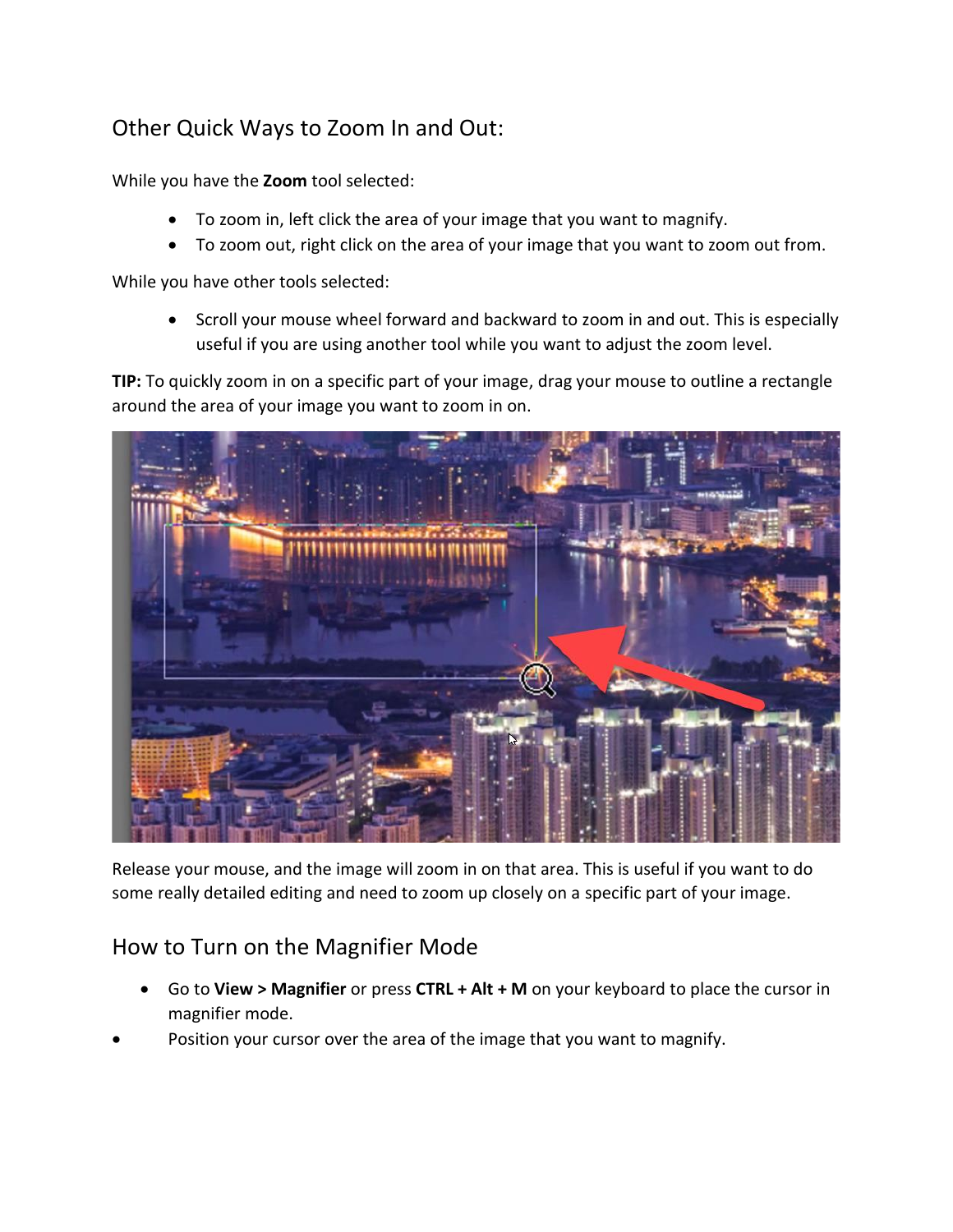

You can adjust the **Zoom Level** slider from 100% all the way up to 1000%.



• To turn off the magnifier mode, choose **View > Magnifier** again.